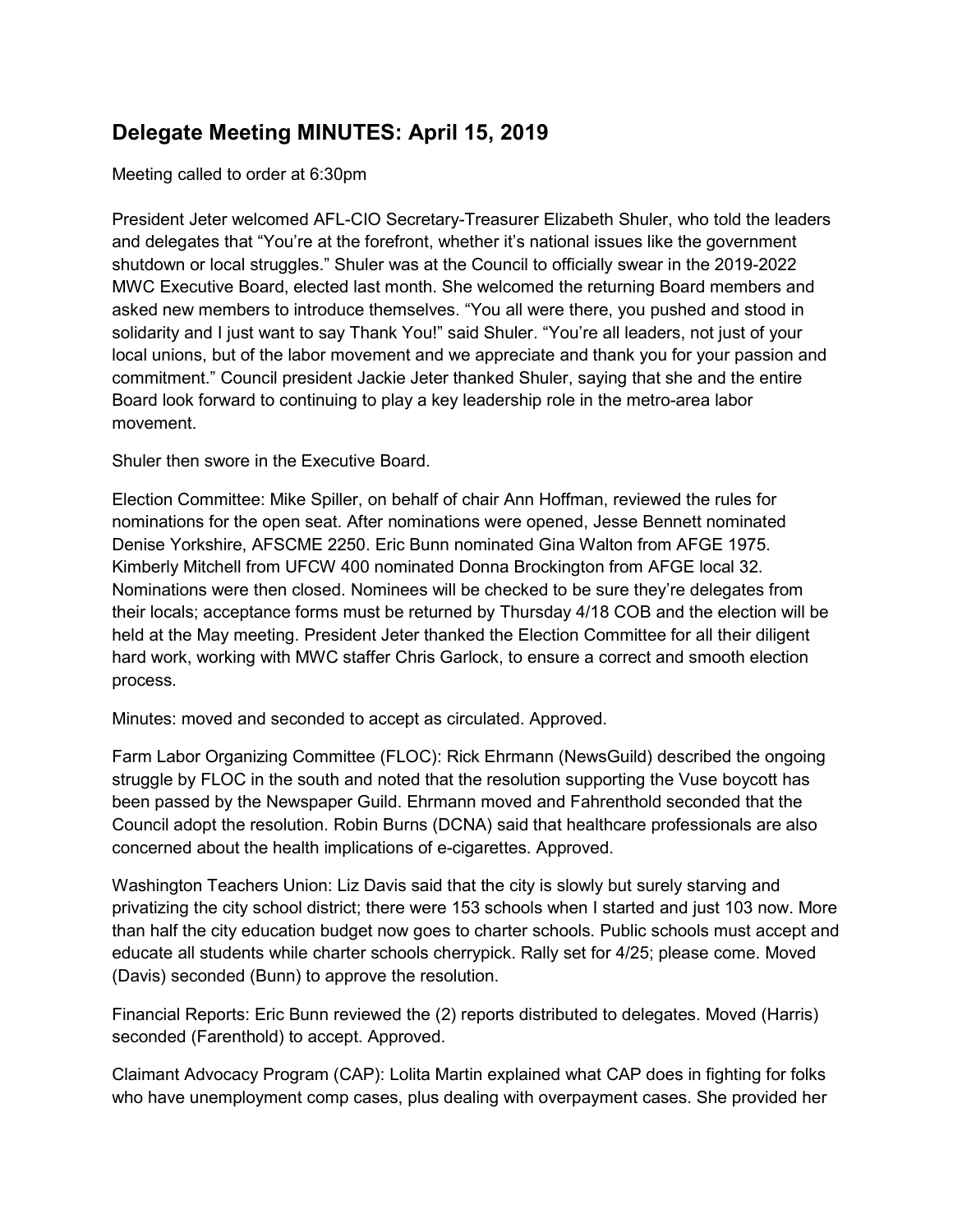cel number -- 202-257-7610 – and said text her anytime. Saul Schniderman (AFSCME 2910-ret) and Dan Fields (SEIU 722) spoke highly of the program.